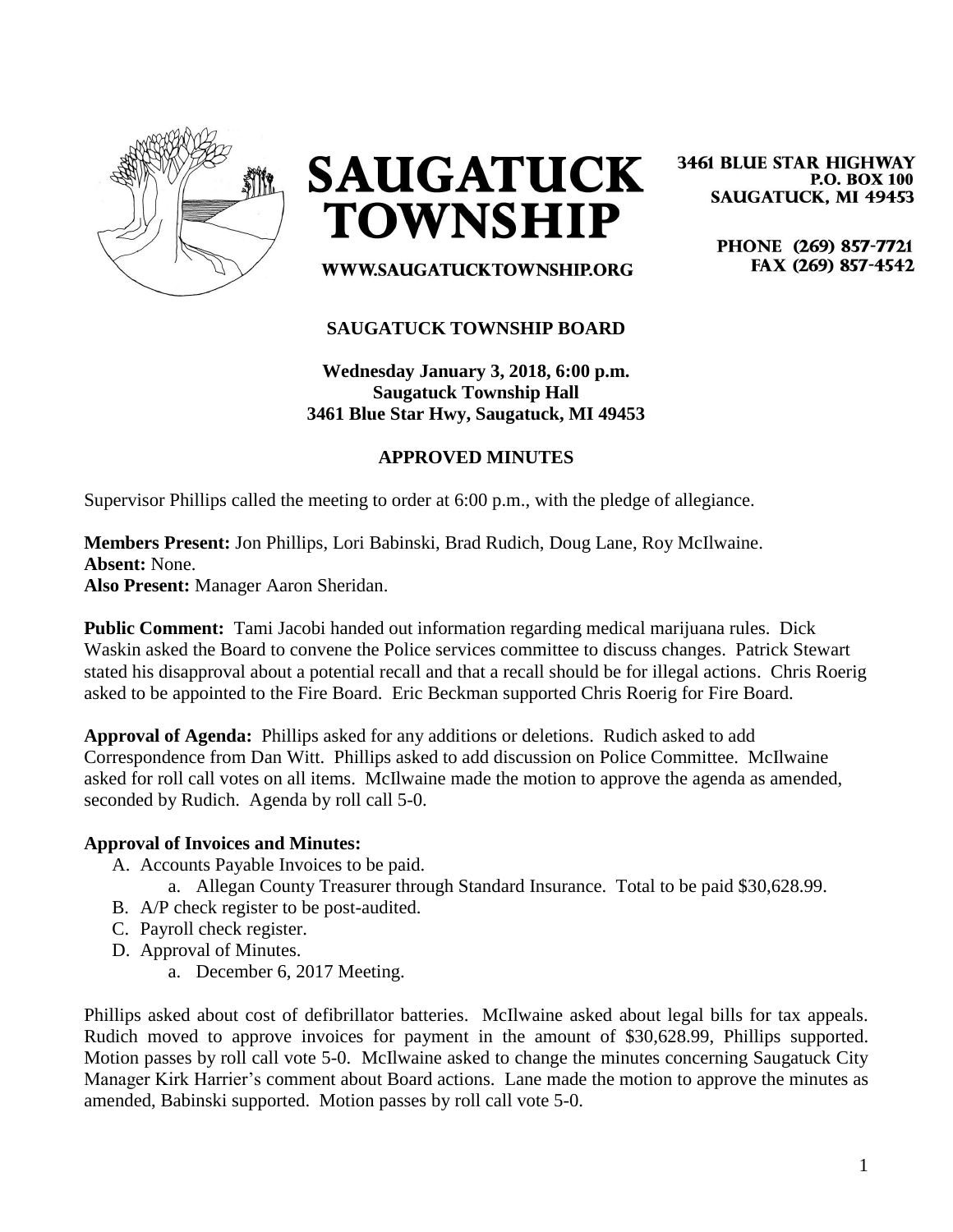### **Correspondence:**

- A. Dick Waskin. Waskin asked the Board to consider convening the Township Police Committee, to discuss policing changes in the Tri-community.
- B. Dan Witt. Witt wrote introducing himself to the Board and asked to be considered for the Fire Board.

### **Unfinished Business:**

A. Lakeshore Drive Washout. Sheridan explained there was movement on a solution with several options. Sheridan asked to table until more information was available next month. Phillips made the motion to table, support from McIlwaine. Motion passes by roll call vote 5-0.

#### **New Business:**

- A. Appointment to Fire Board. Brenda Marcy introduced herself to the Board. Jeff Klemm introduced himself to the Board. Sheridan talked with several previous applicants. Chris Roerig stated his desire to help fix Fire issues. Andy Prietz introduced himself as a candidate. Phillips and McIlwaine stated that all the candidates were qualified. Phillips made the motion to appoint Chris Roerig to Fire Board, second by McIlwaine. Motion passes by roll call vote 5-0.
- B. Fire Appeals Board. Discussion on prior appeals Board. Sheridan stated ZA Kushion was still talking with the Township attorney. Eric Beckman stated the Fire Board of Appeals was necessary, but had neglected. McIlwaine asked Chief Janik if the Township could review and discuss at the February meeting. Phillips made the motion to table until next meeting, Rudich supported. Motion passes by roll call vote 5-0.
- C. Per Diem Planning Commission, Zoning Board of Appeals. Discussion on increasing per diems for Planning and Zoning. Rudich suggested increasing the minute taking fees. Sheridan explained there was room in the Planning and Zoning budget. Discussion on Township Board per diem. Rudich made the motion to pay Planning Commission members \$75 the Chair \$100 and secretary \$100, Zoning Board of Appeals members \$50 and secretary \$75. Lane supported. Roll call vote: all vote yes. Resolution passes by roll call vote 5-0.
- D. 2016-2017 Audit. Rudich noted that the Township put money into it's fund balance. There is \$69,359.00 additional fund balance over 100% funding. The \$69,359 could be provided to the Capital Fund and or the Parks Fund. The Audit went well and the Township received a favorable opinion.
- E. Small Wine Making Resolution. Joseph Krajkiewcz spoke on his wine making business on M-89. Township Planning Commission approved his site plan in February of 2017. McIlwaine made the motion for the Michigan Wine Company with support from Phillips. Motion passes by roll call vote 5-0.
- F. ZBA Members Discussion. Sheridan explained there was a problem with a shortage of available ZBA members in winter. Draft resolution from the Township Attorney with a change in ZBA members from 3 to 5 permanent members was still being prepared. ZA Kushion would also add analysis. Discussion on moving to 5 members. Sheridan would follow up with Kushion to present a resolution and analysis for February meeting.
- G. 2018 Road Work Orders. Sheridan explained the Road Plan called for the paving of Pepper Brooke and work on Colver and  $135<sup>th</sup>$ . Phillips made the motion to approve work orders LH4912 and LH4913, supported by Rudich. Motion passes 5-0. Phillips made the motion to approve the work orders LH4909, LH4910 and LH4911, supported by Rudich. Motion passes by roll call 5-0.

## **Committee Reports:**

A. Planning Commission. Phillips reported the Commission denied SAU for a sand mine.